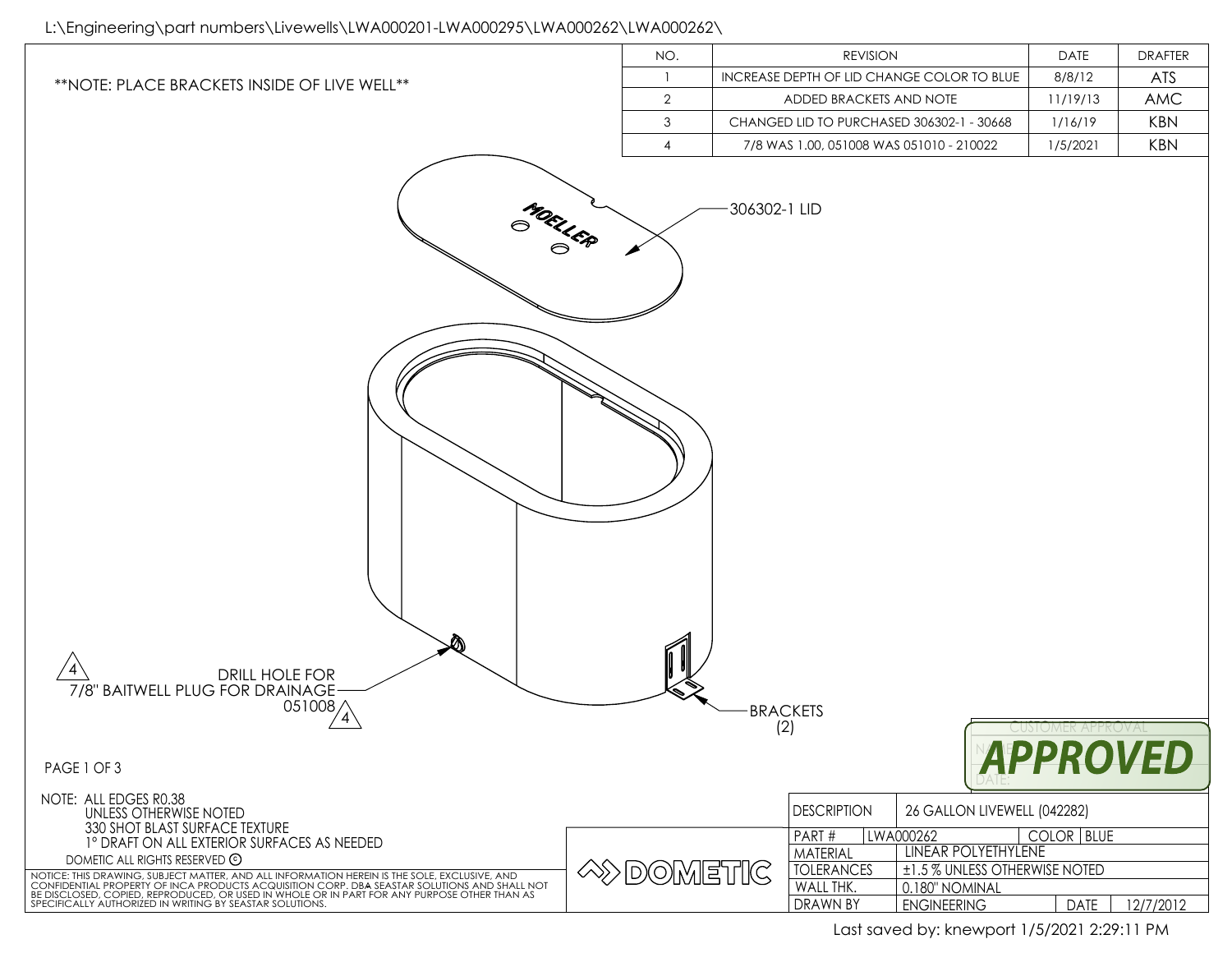





LWA000262 PAGE 2